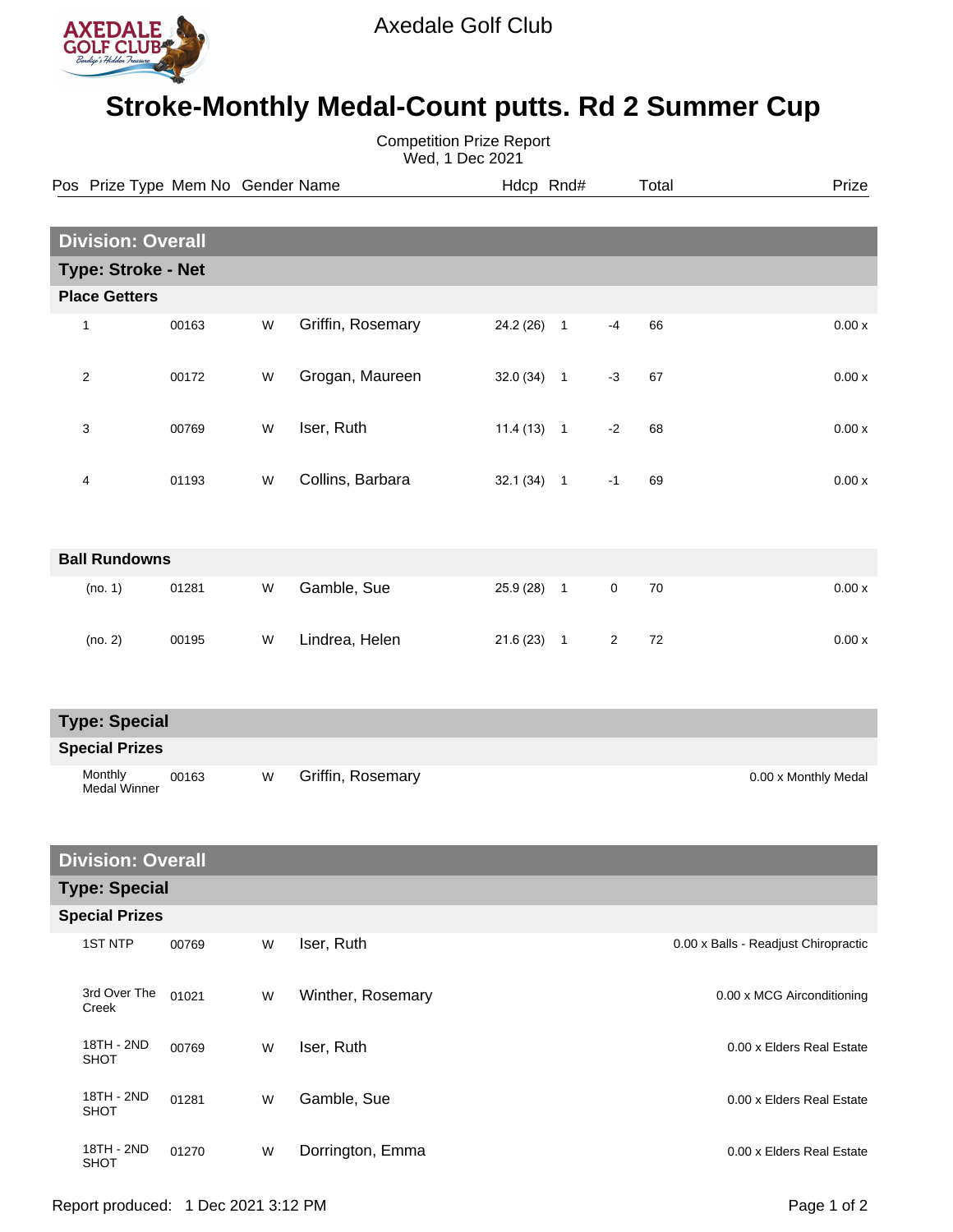Putting 00163 W Griffin, Rosemary 1.00 x Balls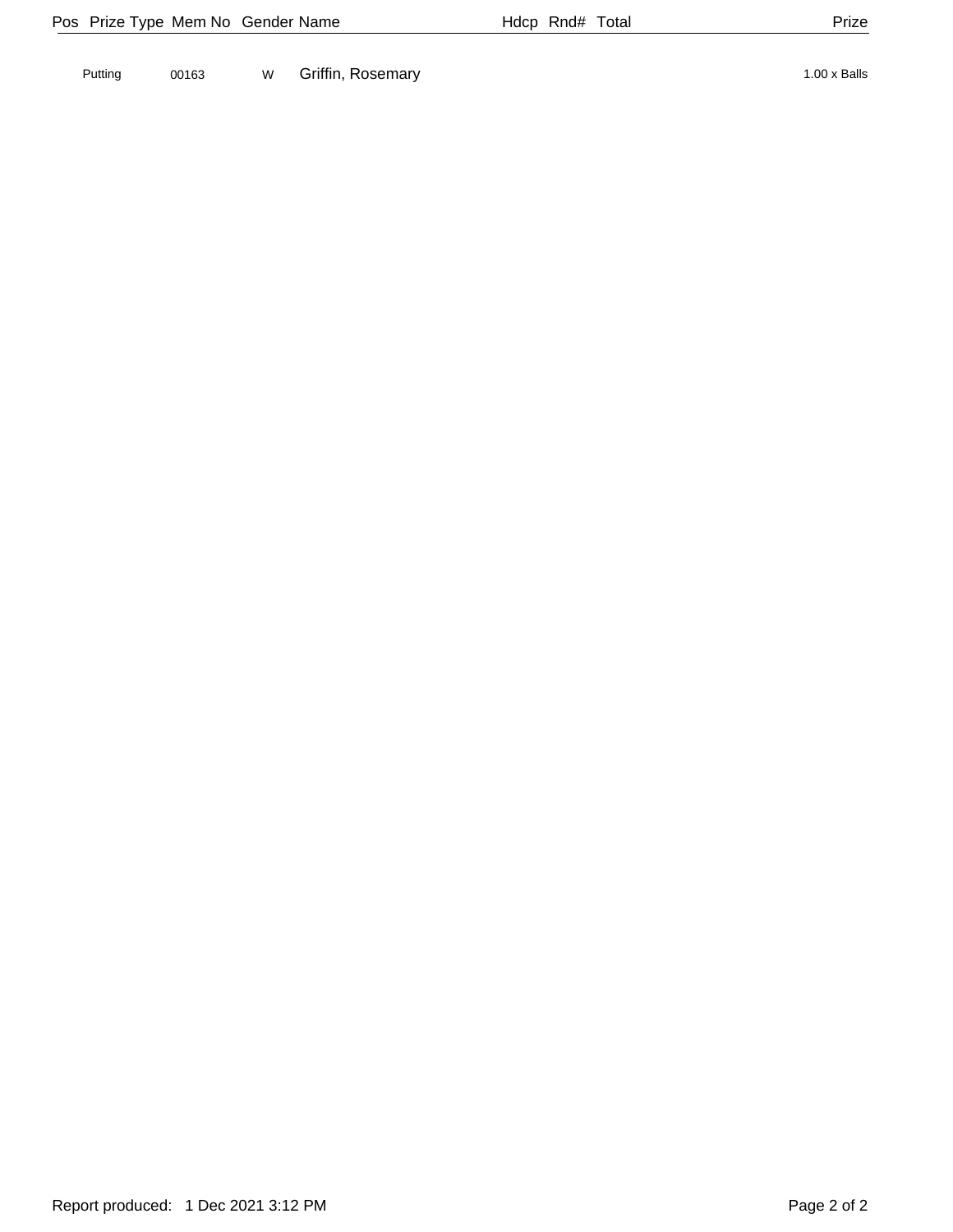

Axedale Golf Club

## **Stableford, Red Markers**

Competition Prize Report Wed, 1 Dec 2021

Pos Prize Type Mem No Gender Name **Hdcp Rnd# Total** Prize Prize

| <b>Division: Overall</b> |       |   |              |          |  |    |       |  |  |
|--------------------------|-------|---|--------------|----------|--|----|-------|--|--|
| <b>Type: Stableford</b>  |       |   |              |          |  |    |       |  |  |
| <b>Place Getters</b>     |       |   |              |          |  |    |       |  |  |
|                          | 00695 | W | Yum, Rosslyn | 32.0(32) |  | 34 | 0.00x |  |  |